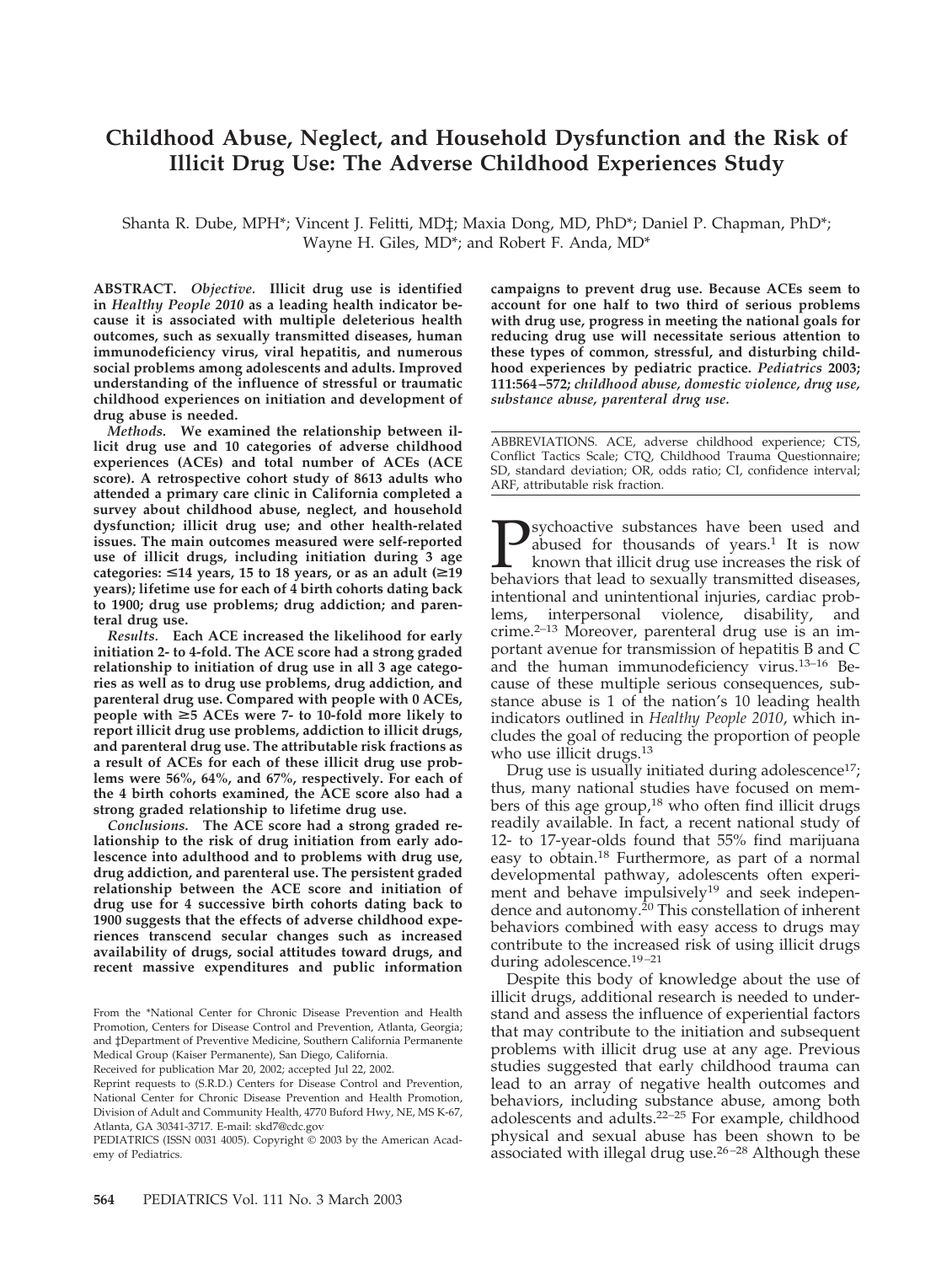studies provide evidence that most substance abusers come from abusive homes, many of these studies have taken a "categorical" approach to examine the relationship between 1 or 2 forms of these childhood exposures and subsequent drug abuse; few studies have examined illicit drug use and abuse in relation to multiple disturbing or stressful childhood exposures. Previous reports from the Adverse Childhood Experiences Study have established that forms of childhood abuse, neglect, and household dysfunction tend to  $co-occur, <sup>29,30</sup>$  and the effects of these developmentally disruptive childhood experiences have repeatedly been shown to be strong and cumulative. $29 - 35$ 

This study examined the association between 10 categories of adverse childhood experiences (ACEs): abuse (physical, emotional, or sexual); neglect (physical or emotional); and growing up with household substance abuse, criminality of household members, mental illness among household members, and parental discord and illicit drug use. We then use a cumulative stressor model to examine the relationship between the number of ACEs (ACE score) and the initiation of illicit drug use by three age categories. We assess the relationships between the ACE score and lifetime use of illicit drugs for four successive birth cohorts dating back to 1900, problems with illicit drug use, addiction to illicit drugs, and parenteral drug use. Finally, we estimate the proportion of each of these three serious problems of drug abuse that are attributable to adverse childhood experiences.

#### **METHODS**

The Adverse Childhood Experiences (ACE) Study is a collaboration between the Kaiser Health Plan's Health Appraisal Center in San Diego, CA, and the Centers for Disease Control and Prevention. The overall objective is to assess the impact of numerous, interrelated, ACEs on a wide variety of health behaviors and outcomes.29 The ACE Study was approved by the Institutional Review Boards of the Southern California Permanente Medical Group (Kaiser Permanente), Emory University, and Office of Human Research Protection, Department of Health and Human Services (formerly Office of Protection from Research Risks, National Institutes of Health). Recent publications from the ACE Study have shown a strong, graded relationship between the number of ACEs and the leading causes of death in the United States<sup>29</sup> and priority health and social problems such as smoking,<sup>30</sup> unintended pregnancies,<sup>31</sup> sexually transmitted diseases,<sup>32</sup> male involvement in teen pregnancy,  $33$  alcohol problems,  $34$  and attempted suicides.  $35$ 

#### **Study Population**

The study population included adult members of the Kaiser Health Plan who received a standardized medical and biopsychosocial examination at Kaiser's Health Appraisal Center in San Diego, CA. In any 4-year period, 81% of adult members received the examination, and  $>50 000$  members receive it annually. The primary purpose of the evaluation is to perform a complete health assessment rather than provide symptom- or illness-based care. The ACE Study consisted of 2 survey waves (wave I and wave II). Wave I was conducted among 13 494 consecutive members who attended the Health Appraisal Center between August 1995 and March 1996, and the response rate was  $70\%$  ( $n = 9508$ ). Wave II was conducted between June and October 1997 among 13 330 members, and the response rate was  $65\%$  ( $n = 8667$ ). The overall response rate was  $68\%$  (18 175 of 26 824).

The ACE questionnaire was mailed to each member 2 weeks after his or her evaluation at the Health Appraisal Center and contained detailed information about ACEs, including abuse (emotional, physical, or sexual) or household dysfunction (paren-

tal separation or divorce, domestic violence, substance abuse, crime, or mental illness) as well as additional information about health-related behaviors from adolescence to adulthood. The wave II questionnaire added questions to obtain more thorough information about health topics shown to be important during the analysis of wave I data.<sup>29,31</sup> For these analyses, we used data from wave II only, because it included detailed questions about illicit drug use that were not included in the wave I survey.

# **Assessment of Representativeness, and Response or Reporting Bias**

As part of the wave I study design, the standardized health examination data from the clinic visit were abstracted for both respondents and nonrespondents to the ACE Study questionnaire; this enabled a detailed assessment of the study population in terms of possible bias in demographic characteristics and healthrelated issues.<sup>36</sup> Although nonrespondents tended to be younger, less educated, or from racial/ethnic minority groups, the probabilities of both psychosocial and health problems were remarkably similar between respondents and nonrespondents after controlling for demographic differences. In addition, assessment of the relationships between childhood sexual abuse and numerous health behaviors, diseases, and psychosocial problems that were abstracted from data from the Health Appraisal Center showed that they were virtually identical for respondents and nonrespondents.36 Thus, there was no evidence that respondents were biased toward attributing their health problems to childhood experiences such as sexual abuse.<sup>36</sup>

### **Exclusions From the Study Cohort**

We excluded 3 respondents with missing information about race and 35 with missing information about educational attainment. We also excluded 16 people who reported using illicit drugs but did not report age at initiation. Thus, the final study cohort included 99% of the respondents from wave II only (8613 of 8667).

#### **Definition of ACEs**

All questions about ACEs pertained to the respondents' first 18 years of life. For questions adapted from the Conflict Tactics Scale (CTS),37 response categories were "never," "once or twice," "sometimes," "often," or "very often." Questions used to define emotional and physical neglect were adapted from the Childhood Trauma Questionnaire (CTQ).38 Response categories were "never true," "rarely true," "sometimes true," "often true," and "very often true" and were scored on a Likert scale (1–5), respectively. Some items from the CTQ were reverse-scored on the basis of the context of the question.<sup>38</sup>

### *Abuse Variables*

Emotional abuse and physical abuse were defined by 2 questions from the CTS. For emotional abuse, the questions were as follows: 1) "How often did a parent, stepparent, or adult living in your home swear at you, insult you, or put you down?" 2) "How often did a parent, stepparent, or adult living in your home act in a way that made you afraid that you might be physically hurt?" Responses of "often' or "very often" to either item defined emotional abuse during childhood. For physical abuse, the questions were as follows: "Sometimes parents or other adults hurt children. While you were growing up, that is, in your first 18 years of life, how often did a parent, stepparent, or adult living in your home 1) push, grab, slap, or throw something at you? 2) hit you so hard that you had marks or were injured?" Responses of "sometimes," "often," or "very often" to either item defined physical abuse during childhood.

Contact sexual abuse was defined by 4 questions from Wyatt<sup>39</sup>: "Some people, while they are growing up in their first 18 years of life, had a sexual experience with an adult or someone at least 5 years older than themselves. These experiences may have involved a relative, family friend, or stranger. During the first 18 years of life, did an adult, relative, family friend, or stranger ever 1) touch or fondle your body in a sexual way, 2) have you touch their body in a sexual way, 3) attempt to have any type of sexual intercourse with you (oral, anal, or vaginal), or 4) actually have any type of sexual intercourse with you (oral, anal, or vaginal)?" A "yes" response to any 1 of the 4 questions classified a respondent as having experienced this kind of abuse.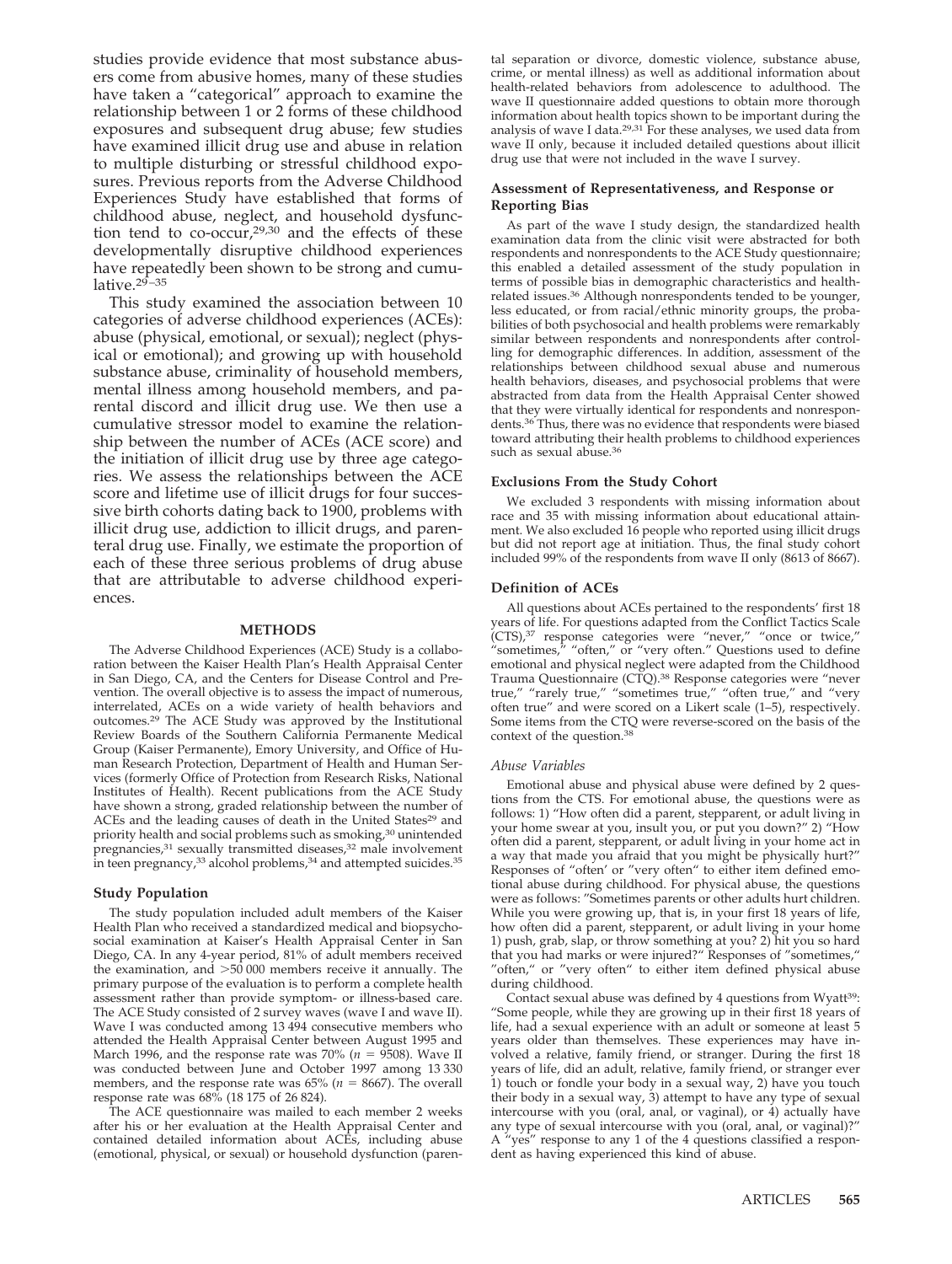# *Neglect Variables*

For both emotional and physical neglect, sets of 5 CTQ items were used. For emotional neglect, these were 1) "There was someone in my family who helped me feel important or special." 2) "I felt loved." 3) "People in my family looked out for each other." 4) "People in my family felt close to each other." 5) "My family was a source of strength and support." All items were reverse-scored, then summed. Scores of  $\geq$ 15 (moderate to extreme on the CTQ clinical scale) defined the respondents as having experienced emotional neglect.

The 5 items for physical neglect were 1) "I didn't have enough to eat." 2) "I knew there was someone there to take care of me and protect me." 3) "My parents were too drunk or too high to take care of me." 4) "I had to wear dirty clothes." 5) "There was someone to take me to the doctor if  $I$  needed it." Items 2 and 5 were reverse-scored, and all 5 scores were summed. Scores of  $\geq 10$ (moderate to extreme on the CTQ clinical scale) were defined as physical neglect.

## *Household Dysfunction Variables*

Having had a battered mother was defined by the following item from the CTS: "Sometimes physical blows occur between parents." How often did your father (or stepfather) or mother's boyfriend do any of these things to your mother (or stepmother)? 1) Push, grab, slap, or throw something at her, 2) kick, bite, hit her with a fist, or hit her with something hard, 3) repeatedly hit her over at least a few minutes, or 4) threaten her with a knife or gun, or use a knife or gun to hurt her." A response of "sometimes," "often," or "very often" to the first or second question or any response except for "never" to the third or the fourth question was considered evidence of having a battered mother.

Parental separation or divorce was defined by a "yes" response to the question, "Were your parents ever separated or divorced?" Mental illness in household was defined by an affirmative response to 1 or both of the following questions: 1) "Was anyone in your household mentally ill or depressed?" 2) "Did anyone attempt to commit suicide?"

Household substance abuse was defined by 2 questions that asked the respondent whether she or he had lived with a problem drinker or alcoholic<sup>40</sup> or with anyone who used street drugs. An affirmative response to living with anyone who was a problem drinker or alcoholic or anyone who used street drugs defined this childhood exposure. An incarcerated household member was defined by a "yes" response to the question, "Did anyone in your household go to prison?"

## **Definition of Illicit Drug Use Outcomes**

## *Lifetime Use, Age at Initiation*

Lifetime use was defined as an affirmative response to the question, "Have you ever used street drugs?" Respondents who answered affirmatively were asked, "How old were you the first time you used them?" The mean age at initiation in years ( $\pm$ standard deviation [SD]) was 19.7 ( $\pm$ 6.7; range: 7-54). We grouped the responses to age at initiation into 3 categories:  $\leq$ 14 years, 15 to 18 years, and  $\geq$ 19 years. In this study, these groups are described as early adolescence (mean age at initiation in years  $\pm$  SD: 13.0  $\pm$ 1.2), mid-adolescence (16.6  $\pm$  1.1), and adulthood (25.0  $\pm$  7.0).

#### *Other Illicit Drug Use Variables*

"Ever had a drug problem," "ever addicted to drugs," and "ever used intravenous drugs" were defined, respectively, as "yes" answers to the following questions: "Have you ever had a problem with street drugs?" "Have you ever considered yourself addicted to street drugs?" "Have you ever injected street drugs?"

#### **Statistical Analysis**

Adjusted odds ratios (ORs) and 95% confidence intervals (CIs) were obtained from multivariate logistic regression models using SAS (v8.2; SAS, Inc, Cary, NC) that assessed the associations between each of the 10 categories of ACEs and both illicit drug initiation during early adolescence and lifetime use. In additional analyses, number of ACEs was summed for each respondent (ACE score range: 0–10). Because of the relatively small sample sizes, ACE scores of  $\geq$ 5 were combined. Analyses were conducted with the summed score (1, 2, 3, 4, or  $\geq$ 5) as dichotomous variables

(yes/no) with 0 experiences as the referent. Covariates in all models included age (continuous variable), gender, race (other versus white), and education (high school diploma, some college, or college graduate, versus less than high school). We performed tests for trend (graded relationship) between the ACE score and the likelihood of drug initiation for the 3 age categories, lifetime use, lifetime use by birth cohort, and drug use outcomes (problem, addiction, and parenteral drug use). This was done by entering the ACE score as an ordinal variable into logistic models, with adjustment for the demographic covariates.

People with incomplete information about an ACE were considered not to have had that experience  $(n = 500; 6\%)$ . This exclusion would likely result in conservative estimates of relationships between ACEs and drugs use because people who had potentially been exposed to an experience were misclassified as unexposed. This type of misclassification would potentially bias our results toward the null.41 However, to assess this potential effect, we repeated our analyses after excluding any respondent with missing information on any 1 of the ACEs and found no substantial differences in the final results.

Attributable risk fractions (ARFs) were calculated using adjusted ORs from logistic regression models based on  $\geq$  1 ACE with 0 ACEs as the referent, because a substantial increase in the risk of using illicit drugs was seen for people who reported at least 1 ACE. We used Levin's formula for these calculations:  $ARF = P_1$  $(RR - 1)/1 + P_1 (RR - 1)$ , where  $P_1$  is the prevalence of an ACE score  $\geq$ 1 and RR = OR of ever having drug problems, ever being addicted to drugs, and parenteral drug use for an ACE score  $\geq 1.4$ The ARF is an estimate of the proportion of the health problem (eg, addiction to illicit drugs) that would not have occurred if no people had been exposed to the risk factor being assessed  $(ACEs).<sup>42</sup>$ 

## **RESULTS**

## **Characteristics of the Study Population**

The study population included 4665 (54%) women and 3948 (46%) men. The mean age  $(\pm SD)$  was 55 years ( $\pm$ 15.5 years) for women and 57 years ( $\pm$ 14.5 years) for men. Seventy-three percent of women and 75% of men were white; 32% of women and 42% of men were college graduates, and another 42% of women and 39% of men had some college education. Only 8% of women and 7% of men had not graduated from high school.

The prevalence of each specific ACE was higher for women than men except for physical abuse and physical neglect (Table 1). Sixty-seven percent of respondents reported at least 1 of the 10 ACEs; 42% reported 2 or more.

## **Interrelatedness of ACEs**

When a respondent was exposed to 1 of the ACEs, the probability of exposure to any other category of ACE increased substantially (Table 2). The median probability of exposure to any additional category given exposure to the first was 86.5%; for any 2 additional categories, the median probability was 69.5% (Table 2).

## **Age Adjustment of Drug Use Outcomes**

Because illicit drug use is inversely associated with age (a secular trend), $43$  we adjusted (by the direct method) the prevalence of lifetime use of illicit drugs to the age distribution of the US population, using the 2000 census.<sup>44</sup> After this age adjustment, the prevalence of illicit drug use in the study cohort increased from 18.5% to 27.0%. This increase demonstrates that the prevalence that we obtained is more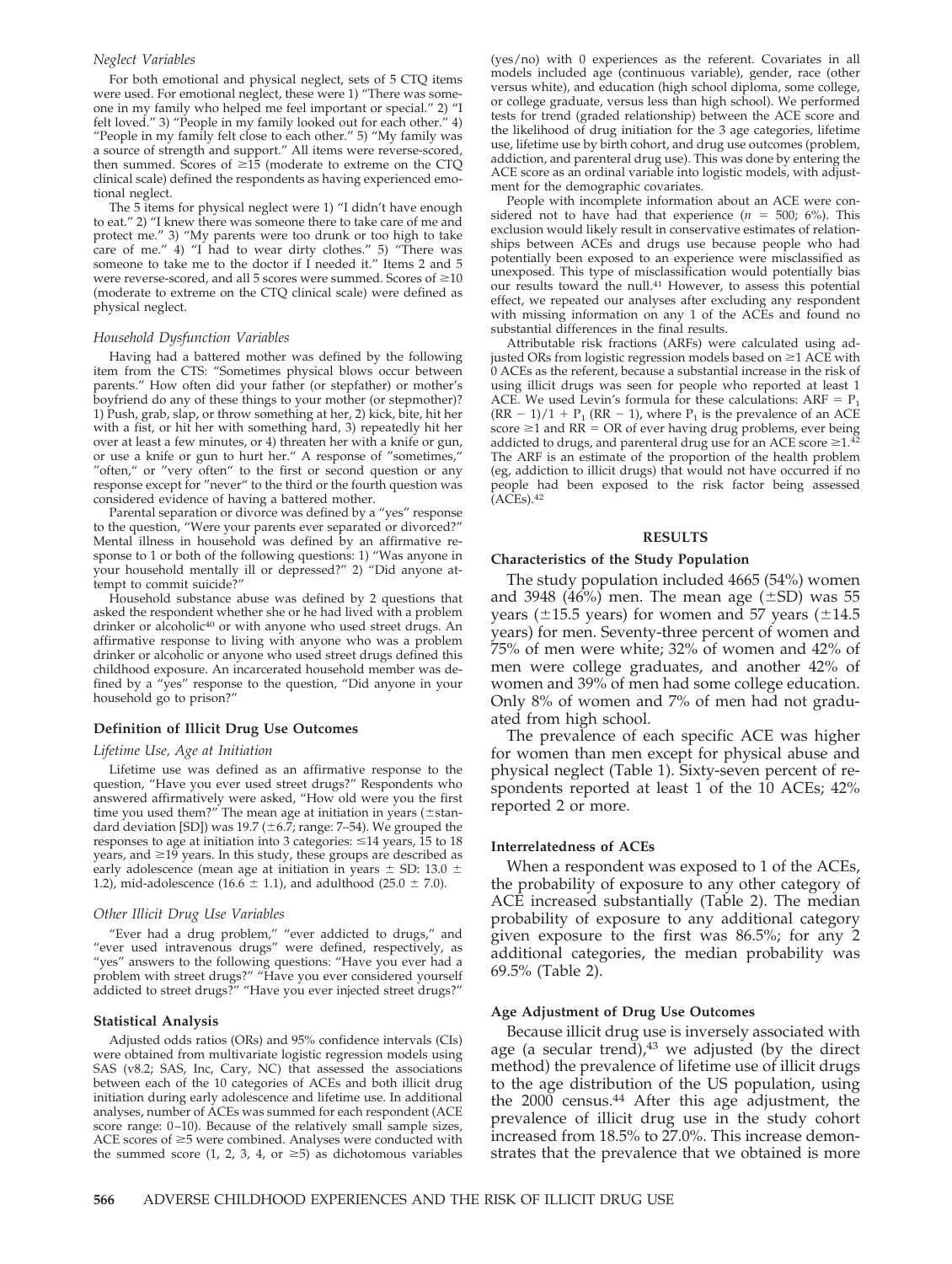| Category of ACE                | Prevalence $(\% )$    |                     |                       |  |  |  |  |
|--------------------------------|-----------------------|---------------------|-----------------------|--|--|--|--|
|                                | Women<br>$(n = 4665)$ | Men<br>$(n = 3948)$ | Total<br>$(n = 8613)$ |  |  |  |  |
| Abuse                          |                       |                     |                       |  |  |  |  |
| Emotional                      | 12.2                  | 7.8                 | 10.2                  |  |  |  |  |
| Physical                       | 25.1                  | 27.9                | 26.4                  |  |  |  |  |
| Sexual                         | 24.3                  | 17.1                | 21.0                  |  |  |  |  |
| Neglect                        |                       |                     |                       |  |  |  |  |
| Emotional                      | 16.7                  | 12.4                | 14.8                  |  |  |  |  |
| Physical                       | 9.2                   | 10.7                | 9.9                   |  |  |  |  |
| Household dysfunction          |                       |                     |                       |  |  |  |  |
| Battered mother                | 13.9                  | 12.0                | 13.0                  |  |  |  |  |
| Parental separation or divorce | 25.4                  | 22.6                | 24.1                  |  |  |  |  |
| Mental illness in household    | 25.3                  | 14.3                | 20.3                  |  |  |  |  |
| Household substance abuse      | 30.5                  | 25.5                | 28.2                  |  |  |  |  |
| Incarcerated household         | 6.9                   | 4.9                 | 6.0                   |  |  |  |  |
| member                         |                       |                     |                       |  |  |  |  |
| ACE score                      |                       |                     |                       |  |  |  |  |
| $\boldsymbol{0}$               | 31.3                  | 34.2                | 32.7                  |  |  |  |  |
| 1                              | 24.2                  | 27.3                | 25.6                  |  |  |  |  |
| $\overline{2}$                 | 14.8                  | 16.4                | 15.5                  |  |  |  |  |
| 3                              | 10.4                  | 9.3                 | 9.9                   |  |  |  |  |
| $\overline{4}$                 | 6.8                   | 4.8                 | 5.9                   |  |  |  |  |
| $\geq 5$                       | 12.5                  | 8.0                 | 10.5                  |  |  |  |  |

| TABLE 1. | Prevalence of Each Category of ACE and ACE Score by Gender |  |
|----------|------------------------------------------------------------|--|
|----------|------------------------------------------------------------|--|

likely an artifact of the age distribution of the study population than a reporting bias.

# **Association Between ACEs and Illicit Drug Use**

Each category of ACE increased the likelihood of early drug initiation 2- to 4-fold and also increased the likelihood of lifetime use  $(P < .05;$  Table 3). In addition, each ACE category increased the likelihood of drug initiation during mid-adolescence and adulthood ( $P < .05$ ; data not shown).

The ACE score increased the risk of initiating illicit drugs during early adolescence, mid-adolescence, and adulthood and for lifetime use in a strong graded manner ( $P < .05$ ; Table 4), with initiation during early adolescence having the strongest graded relationship with the ACE score, with exception of experiencing 1 ACE, which was not statistically significant. To test for the significance of all 4 relationships, we entered the ACE score into the logistic models as an ordinal variable. The 4 ordinal ORs for initiation during early adolescence, midadolescence, and adulthood and lifetime drug use were 1.4 (95% CI: 1.3–1.5), 1.1 (95% CI: 1.1–1.2), 1.1 (95% CI: 1.1–1.2), and 1.3 (95% CI: 1.2–1.3), respectively. In each model, the coefficient for the ACE score was significant ( $P < .01$ ). These results suggest that for every increase in the number of ACEs, the likelihood of initiation of illicit drug during early adolescence, mid-adolescence, adulthood, or at any age (lifetime) increases by 40%, 10%, 10%, and 30%, respectively.

# **The ACE Score and Serious Drug Use Problems**

The ACE score increased the likelihood of ever having drug problems, ever being addicted to drugs, and parenteral drug use in a dose-response manner  $(P < .05;$  Table 5). The ordinal ORs for the test for trend between the ACE score and the 3 outcomes were 1.3 (95% CI: 1.2–1.4), 1.3 (95% CI: 1.2–1.4), and 1.4 (95% CI: 1.3–1.5), respectively. Thus, there was a

30% to 40% increase in risk for each of the illicit drug problems as the ACE score increased.

# **Relationship of ACEs to Illicit Drug Use in Different Birth Cohorts**

For each birth cohort, a graded relationship was found between the ACE score and ever using illicit drugs ( $P < .05$ ; Table 6). The strongest relationship was for people who were born between 1900 and 1932, for whom comparison between reporting no ACEs and reporting  $\geq$  5 ACEs yielded an OR of 10.7 (95% CI: 2.9–39.2), although the prevalence of illicit drug use was lowest for this group (Table 6). The test for trend between the ACE score and the likelihood of ever using illicit drugs was significant in all 4 birth cohorts: 1963–1978 (1.2; 95% CI: 1.1–1.3), 1948–1962 (1.2; 95% CI: 1.2–1.3), 1933–1947 (1.3; 95% CI: 1.2–1.3), and 1900–1932 (1.4; 95% CI: 1.2–1.6).

# **ARF**

The estimated ARFs for ever having a drug problem, ever being addicted to illicit drugs, and ever using parenteral drugs were 56%, 63%, and 64%, respectively (ie, these percentages were attributed to experiencing 1 or more ACEs).

# **DISCUSSION**

Each of the 10 categories of ACEs was associated with a 2- to 4-fold increase in the likelihood of illicit drug use by age 14 and increased the risk of use into adulthood. Because these ACEs rarely occur in isolation and tend to be highly interrelated, $30,31,45$  we examined their cumulative effect on illicit drug use. We found graded relationships between the ACE score and initiation for our 3 categories of age at initiation; this graded relationship was strongest for initiation by age 14. We also found a strong graded relationship between ACEs and reported problems with drugs, addiction to drugs, and parenteral drug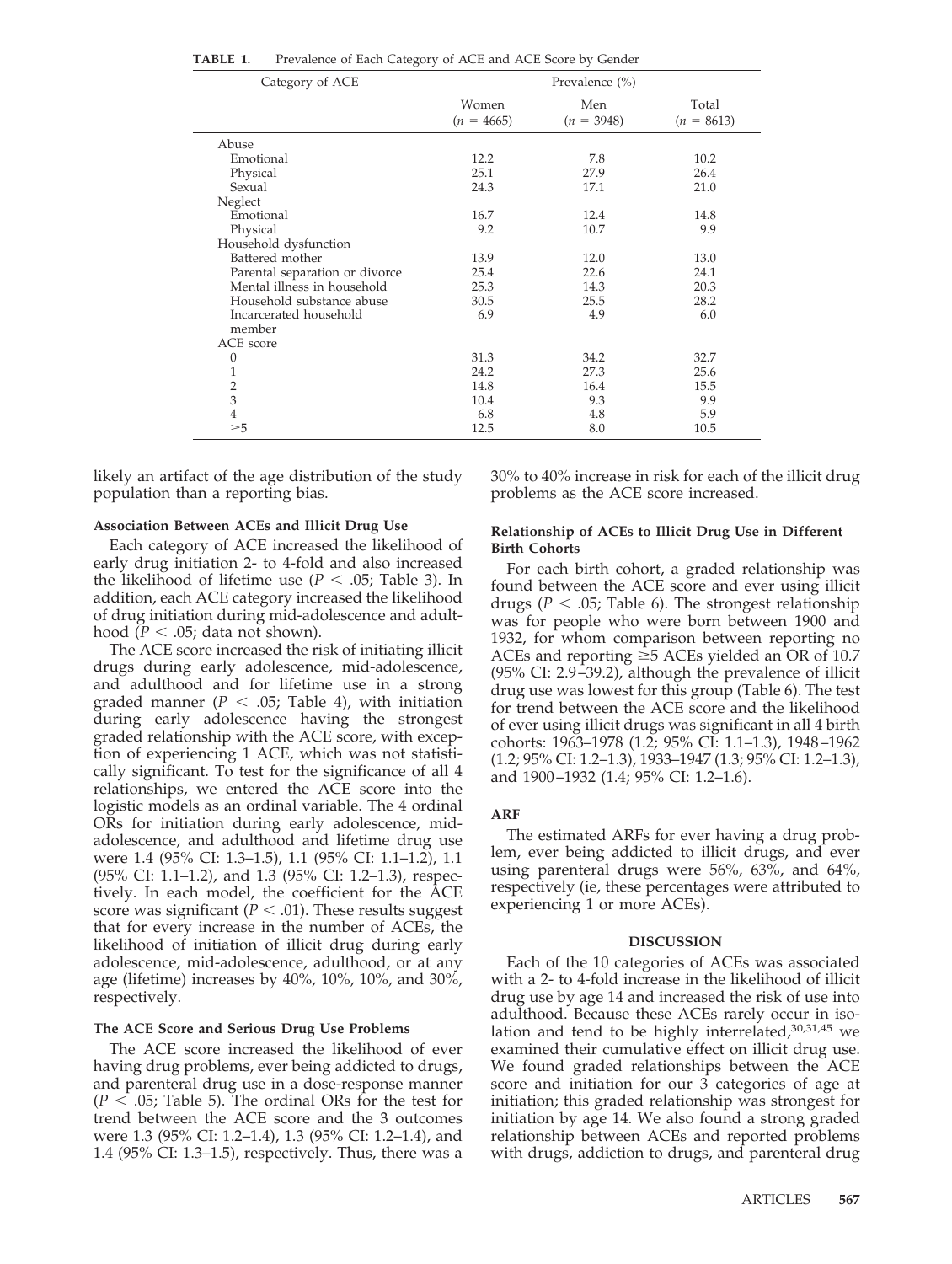| TABLE 2.                                                |          |                    |                   |                          |                    |                          |                          | Prevalence of Reporting of Additional Categories of ACEs Among Respondents Who Reported Exposure to First Category of ACE |                      |                      |                          |                           |                 |
|---------------------------------------------------------|----------|--------------------|-------------------|--------------------------|--------------------|--------------------------|--------------------------|---------------------------------------------------------------------------------------------------------------------------|----------------------|----------------------|--------------------------|---------------------------|-----------------|
| First Category of ACE                                   |          | Emotional<br>Abuse | Physical<br>Abuse | Abuse<br>Sexual          | Substance<br>Abuse | Illness<br>Menta         | Battered<br>Mother       | Imprisoned<br>Member                                                                                                      | Conflict<br>Parental | Emotional<br>Neglect | Neglect<br>Physica       | Additional<br><b>ACEs</b> |                 |
|                                                         |          |                    |                   |                          |                    |                          |                          |                                                                                                                           |                      |                      |                          | $\overline{\lambda}$      | $\widetilde{=}$ |
| Childhood abuse                                         | Eg       |                    |                   |                          |                    |                          |                          |                                                                                                                           |                      |                      |                          |                           |                 |
| Emotional                                               |          | I                  | 82                |                          |                    |                          |                          | 14                                                                                                                        |                      |                      |                          |                           |                 |
| Physical                                                | 2272     |                    |                   | 42                       | 13 ± ±             | <b>932</b>               | <b>មិន</b> ខ             |                                                                                                                           | <b>\$ \$ \$</b>      | 52<br>526            | 302                      | <b>888</b>                | 8428            |
| Sexual                                                  | 1809     | $\overline{5}$     | 근                 | $\overline{\phantom{a}}$ |                    |                          |                          | $\Xi$                                                                                                                     |                      |                      |                          |                           |                 |
| Childhood neglect                                       |          |                    |                   |                          |                    |                          |                          |                                                                                                                           |                      |                      |                          |                           |                 |
| Emotional                                               | 1271     | $\pm$              | 58                |                          | $48$               |                          |                          | $\overline{c}$                                                                                                            |                      | L                    | 38                       |                           |                 |
| Physical                                                | 854      | 32                 | 53                | 37                       | $\ddot{e}$         | $41$<br>37               | 38 <sup>o</sup>          | $\overline{14}$                                                                                                           | 43                   | 56                   | $\overline{\phantom{a}}$ | <b>SS</b>                 | <b>PP</b><br>75 |
| Household dysfunction                                   |          |                    |                   |                          |                    |                          |                          |                                                                                                                           |                      |                      |                          |                           |                 |
| Substance abuse                                         | 2429     |                    | 39                |                          | I                  | 34                       |                          |                                                                                                                           |                      |                      |                          |                           |                 |
| Mental illness                                          | $1747\,$ |                    | $\ddot{4}$        |                          |                    | $\overline{\phantom{a}}$ | 304                      | 225                                                                                                                       |                      |                      |                          |                           |                 |
| Battered mother                                         | 1122     | 2872               | 58                | 5388                     | 778                | 37                       | $\overline{\phantom{a}}$ |                                                                                                                           | 4454                 | 5388                 | 12880                    | 5358                      | 8524            |
| Incarcerated                                            | 515      |                    | 46                |                          |                    |                          | 33                       | I                                                                                                                         |                      |                      |                          |                           |                 |
| household member                                        |          |                    |                   |                          |                    |                          |                          |                                                                                                                           |                      |                      |                          |                           |                 |
| Overt parental marital                                  | 2078     | $\overline{19}$    | $\sqrt{4}$        | 51                       | $\frac{8}{3}$      | 34                       | 28                       |                                                                                                                           | I                    | 26                   | $\frac{8}{2}$            | 82                        | $\odot$         |
| conflict <sup>*</sup>                                   |          |                    |                   |                          |                    |                          |                          |                                                                                                                           |                      |                      |                          |                           |                 |
| Median                                                  |          | 25                 | 46                | 36                       | $41 - 64$          | $37$<br>$32-49$          | $30$<br>$23-40$          | $12^{12}_{11-15}$                                                                                                         | $43$<br>36–51        | $29$<br>$25 - 59$    | $\frac{20}{17 - 38}$     | 86.5<br>78–98             | $69.5$<br>58-90 |
| Range                                                   |          | $19 - 41$          | $39 - 82$         | $31 - 42$                |                    |                          |                          |                                                                                                                           |                      |                      |                          |                           |                 |
| * Respondents reporting parental separation or divorce. |          |                    |                   |                          |                    |                          |                          |                                                                                                                           |                      |                      |                          |                           |                 |

use. The ARFs for these drug use outcomes were large, ranging from 56% to  $64\%$ .

Our finding that the graded relationship was strongest for early adolescence is not surprising. The temporal proximity of ACEs and the cumulative effect of experiencing multiple ACEs may explain the strength of this relationship. Children and adolescents, who are exposed to the types of childhood experiences that we examined, may have feelings of helplessness, chaos, and impermanence and may have problems self-regulating affective states. Thus, illicit drug use may serve as an avenue to escape or dissociate from the immediate emotional pain, anxiety, and anger that likely accompany such experiences.46,47 The current findings are supported by previous studies that have reported associations between forms of childhood abuse and substance abuse in adolescents.46,48,49 The adverse developmental and emotional impact of these interrelated childhood experiences, combined with behaviors inherent among this age group,  $19-21$  all may contribute to the especially strong graded relationship that we found in this age group.

We also demonstrated graded relationships between the ACE score and risk of initiating illicit drugs during mid-adolescence and adulthood. In the case of adult initiation, we can be certain that the exposure (ACEs) preceded the initiation. Information that the initiation of illicit drug use during adulthood is associated with adverse experiences during childhood underscores the powerful long-term effects of ACEs on vulnerability to illicit drug use.<sup>43,47</sup>

The ACE score also had strong graded relationships to the likelihood of ever having problems with illicit drugs, being addicted to drugs, or using drugs parenterally. Given the many deleterious health, social, and economic consequences of these problems, the public health implications of these findings are myriad. This type of information may provide insights into the likely determinants of drug use and how illicit drugs become integrated into human communities, although there are many prohibitions against them.<sup>50</sup> In the era of the human immunodeficiency virus epidemic and high rates of hepatitis C among parenteral drug users,<sup>51–55</sup> the contribution of ACEs to injected drug use is especially important.

Our estimates of the ARFs for serious forms of illicit drug use are of an order of magnitude rarely seen in epidemiology and public health. The current analysis suggests that approximately two thirds (64%) of parenteral drug use is attributable to the types of abusive or traumatic childhood experiences that we studied. Preventing, treating, and understanding the effects of ACEs pose major challenges, but the idea that dealing with ACEs may reduce the burden of parenteral drug use provides a greater impetus for meeting these challenges.

We age-adjusted the prevalence of lifetime illicit drug use to take into account that the ACE study population has an older mean age than the general US population (36 years).<sup>56</sup> The apparent low prevalence of lifetime illicit drug use (18.5%) in our study cohort was increased substantially to 27% after age adjustment and seems to be an artifact of the age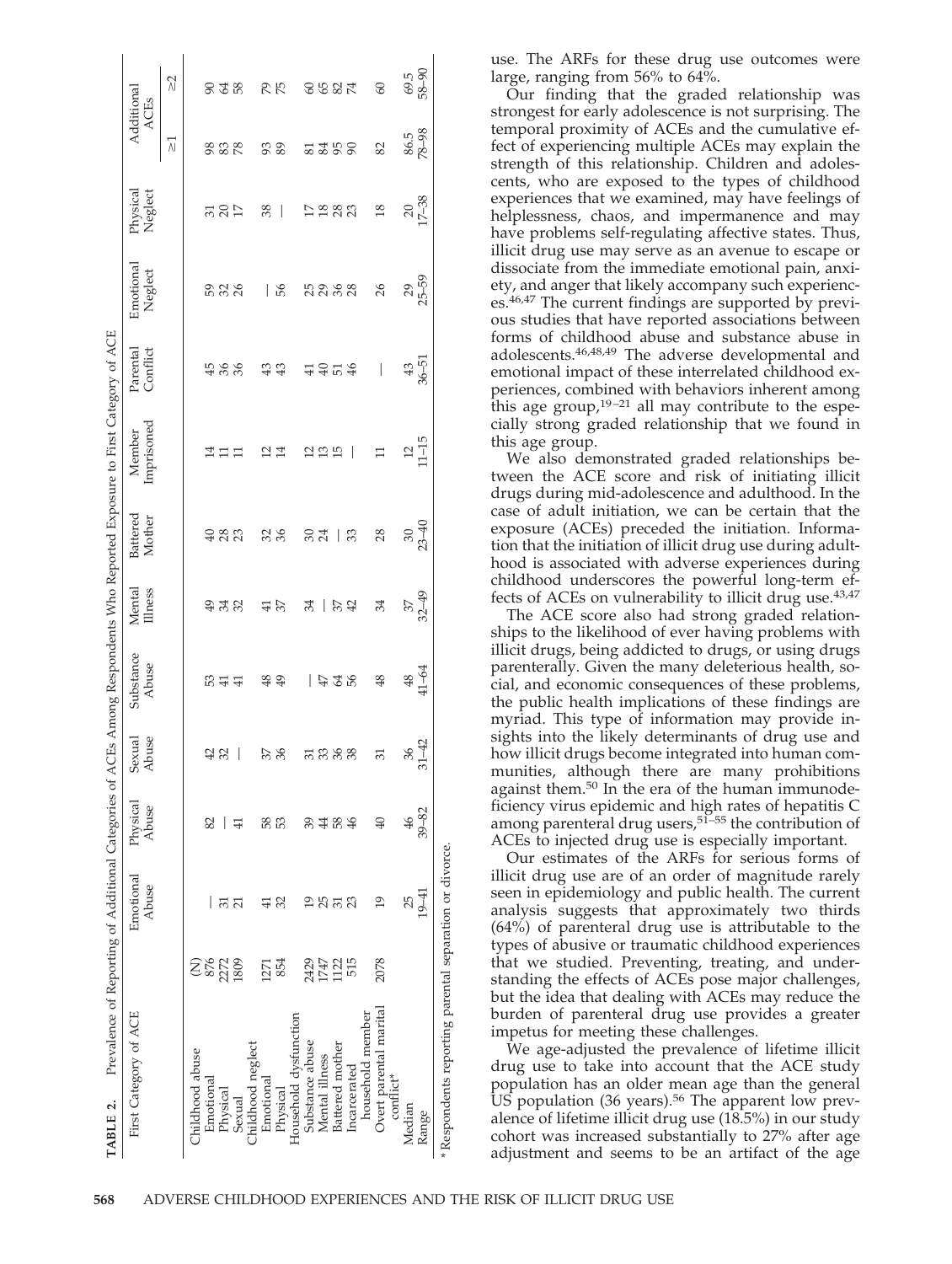| Category of ACE                   | Initiation of Illicit Drug Use |               |                    |               |                |  |  |  |
|-----------------------------------|--------------------------------|---------------|--------------------|---------------|----------------|--|--|--|
|                                   | N                              | $\frac{0}{0}$ | $\leq$ 14 Years OR | $\frac{0}{0}$ | Lifetime OR    |  |  |  |
| Abuse                             |                                |               |                    |               |                |  |  |  |
| Emotional                         |                                |               |                    |               |                |  |  |  |
| N <sub>o</sub>                    | 7737                           | 2.4           | 1.0 (Referent)     | 16.9          | 1.0 (Referent) |  |  |  |
| Yes                               | 876                            | 7.0           | $2.4(1.8-3.4)$     | 33.2          | $2.1(1.7-2.5)$ |  |  |  |
| Physical                          |                                |               |                    |               |                |  |  |  |
| N <sub>o</sub>                    | 6341                           | 2.2           | 1.0 (Referent)     | 15.1          | 1.0 (Referent) |  |  |  |
| Yes                               | 2272                           | 4.6           | $1.8(1.4-2.4)$     | 28.0          | $2.0(1.8-2.3)$ |  |  |  |
| Sexual                            |                                |               |                    |               |                |  |  |  |
| No                                | 6804                           | 2.1           | 1.0 (Referent)     | 16.1          | 1.0 (Referent) |  |  |  |
| Yes                               | 1809                           | 5.8           | $2.8(2.1 - 3.7)$   | 27.8          | $2.0(1.8-2.3)$ |  |  |  |
| Neglect                           |                                |               |                    |               |                |  |  |  |
| Emotional                         |                                |               |                    |               |                |  |  |  |
| No                                | 7342                           | 2.3           | 1.0 (Referent)     | 16.9          | 1.0 (Referent) |  |  |  |
| Yes                               | 1271                           | 5.7           | $2.4(1.8-3.3)$     | 27.7          | $1.8(1.6-2.1)$ |  |  |  |
| Physical                          |                                |               |                    |               |                |  |  |  |
| No                                | 7759                           | 2.6           | 1.0 (Referent)     | 18.4          | 1.0 (Referent) |  |  |  |
| Yes                               | 854                            | 5.3           | $2.5(1.8-3.7)$     | 19.9          | $1.3(1.1-1.6)$ |  |  |  |
| Household dysfunction             |                                |               |                    |               |                |  |  |  |
| Mentally ill household member     |                                |               |                    |               |                |  |  |  |
| No                                | 6866                           | 2.0           | 1.0 (Referent)     | 15.6          | 1.0 (Referent) |  |  |  |
| Yes                               | 1747                           | 6.0           | $2.3(1.8-3.1)$     | 29.9          | $1.9(1.7-2.2)$ |  |  |  |
| Witnessed violence against mother |                                |               |                    |               |                |  |  |  |
| No                                | 7491                           | 2.4           | 1.0 (Referent)     | 17.3          | 1.0 (Referent) |  |  |  |
| Yes                               | 1122                           | 6.0           | $2.1(1.5-2.9)$     | 27.1          | $1.6(1.4-1.9)$ |  |  |  |
| Substance abuse in home           |                                |               |                    |               |                |  |  |  |
| No                                | 6184                           | 1.3           | 1.0 (Referent)     | 13.6          | 1.0 (Referent) |  |  |  |
| Yes                               | 2429                           | 6.8           | $3.7(2.8-4.9)$     | 31.2          | $2.1(1.8-2.4)$ |  |  |  |
| Parental separation/divorce       |                                |               |                    |               |                |  |  |  |
| No                                | 6535                           | 1.7           | 1.0 (Referent)     | 15.4          | 1.0 (Referent) |  |  |  |
| Yes                               | 2078                           | 6.5           | $2.5(1.9-3.4)$     | 28.3          | $1.7(1.5-1.9)$ |  |  |  |
| Incarcerated household member     |                                |               |                    |               |                |  |  |  |
| No                                | 8098                           | 2.5           | 1.0 (Referent)     | 17.8          | 1.0 (Referent) |  |  |  |
| Yes                               | 515                            | 8.7           | $3.3(2.2 - 4.8)$   | 29.9          | $1.9(1.5-2.4)$ |  |  |  |
| Total                             | 8613                           | 2.8           |                    | 18.5          |                |  |  |  |

TABLE 3. Prevalence and Adjusted OR\* of Initiation of Illicit Drugs During Early Adolescence (≤14 Years) and Lifetime Use of Illicit Drugs by Category of ACE

\* ORs adjusted for gender baseline age, race, and educational attainment.

| TABLE 4.     | Prevalence and Adjusted OR* for the Relationship Between the ACE Score and Age at Initiation of Illicit Drug Use and |  |  |  |
|--------------|----------------------------------------------------------------------------------------------------------------------|--|--|--|
| Lifetime Use |                                                                                                                      |  |  |  |

| <b>ACE</b> Scoret | Age at Initiation of Drug Use |      |                  |      |                |      |                         |      |                |  |
|-------------------|-------------------------------|------|------------------|------|----------------|------|-------------------------|------|----------------|--|
|                   | N                             |      | $\leq$ 14 Years  |      | $15-18$ Years  |      | Adult $(\geq 19$ Years) |      | Lifetime       |  |
|                   |                               | $\%$ | <b>OR</b>        | $\%$ | OR             | $\%$ | OR                      | $\%$ | <b>OR</b>      |  |
|                   | 2812                          | 0.7  | 1.0 (Referent)   | 3.8  | 1.0 (Referent) | 4.8  | 1.0 (Referent)          | 9.4  | 1.0 (Referent) |  |
|                   | 2205                          | 1.5  | $1.5(0.9-2.7)$   | 6.5  | $1.4(1.1-1.8)$ | 7.2  | $1.4(1.1-1.8)$          | 15.2 | $1.5(1.2-1.8)$ |  |
|                   | 1338                          | 3.1  | $2.9(1.6-5.0)$   | 9.3  | $1.8(1.3-2.4)$ | 9.8  | $1.9(1.5-2.4)$          | 22.3 | $2.3(1.9-2.8)$ |  |
|                   | 849                           | 4.7  | $4.0(2.3 - 7.1)$ | 10.6 | $1.9(1.4-2.6)$ | 10.3 | $1.9(1.4-2.6)$          | 25.6 | $2.5(2.0-3.2)$ |  |
|                   | 507                           | 4.1  | $3.8(2.0 - 7.2)$ | 13.4 | $2.7(1.9-3.8)$ | 11.2 | $2.1(1.5-3.0)$          | 28.8 | $3.1(2.4-4.0)$ |  |
| $\geq 5$          | 902                           | 9.9  | $9.1(5.4-15.2)$  | 14.3 | $2.5(1.9-3.3)$ | 13.2 | $2.5(1.9-3.2)$          | 37.4 | $4.3(3.5-5.4)$ |  |
| Total             | 8613                          | 2.8  |                  | 7.7  |                | 8.0  |                         | 18.5 |                |  |

\* ORs adjusted for gender, baseline age, race, and educational attainment.

 $\dagger$  The trend for increasing ORs as the ACE score increases is significant ( $P < .05$ ) in each model.

distribution of the study. This adjusted prevalence compares to other national studies, 57,58 such as the Epidemiologic Catchment Area Study in which the prevalence for lifetime use of illicit drugs was 30%.<sup>58</sup>

To control further for age, we examined the relationship between the ACE score and lifetime illicit drug use by birth cohort. The graded relationship that we found between the ACE score and lifetime illicit drug use for each of 4 birth cohorts dating back to 1900 suggests that the effects of ACEs on drug use behavior transcend secular changes in the availability and type of drugs used, $1$  social mores, and the implementation of efforts to prevent drug abuse. Thus, the strong association between the ACE score and drug use for the oldest birth cohort offers compelling evidence that the impact of ACEs on illicit drug use is a consistent phenomenon over time that transcends secular changes, perhaps as a result of the inherent biological effects of ACEs on the neurodevelopment of children<sup>22</sup> that likely increases the risk of drug use.

Information from the neurosciences supports the biological plausibility of our findings. The biological processes that occur when children are exposed to stressful events such as recurrent abuse or witnessing domestic violence can negatively disrupt early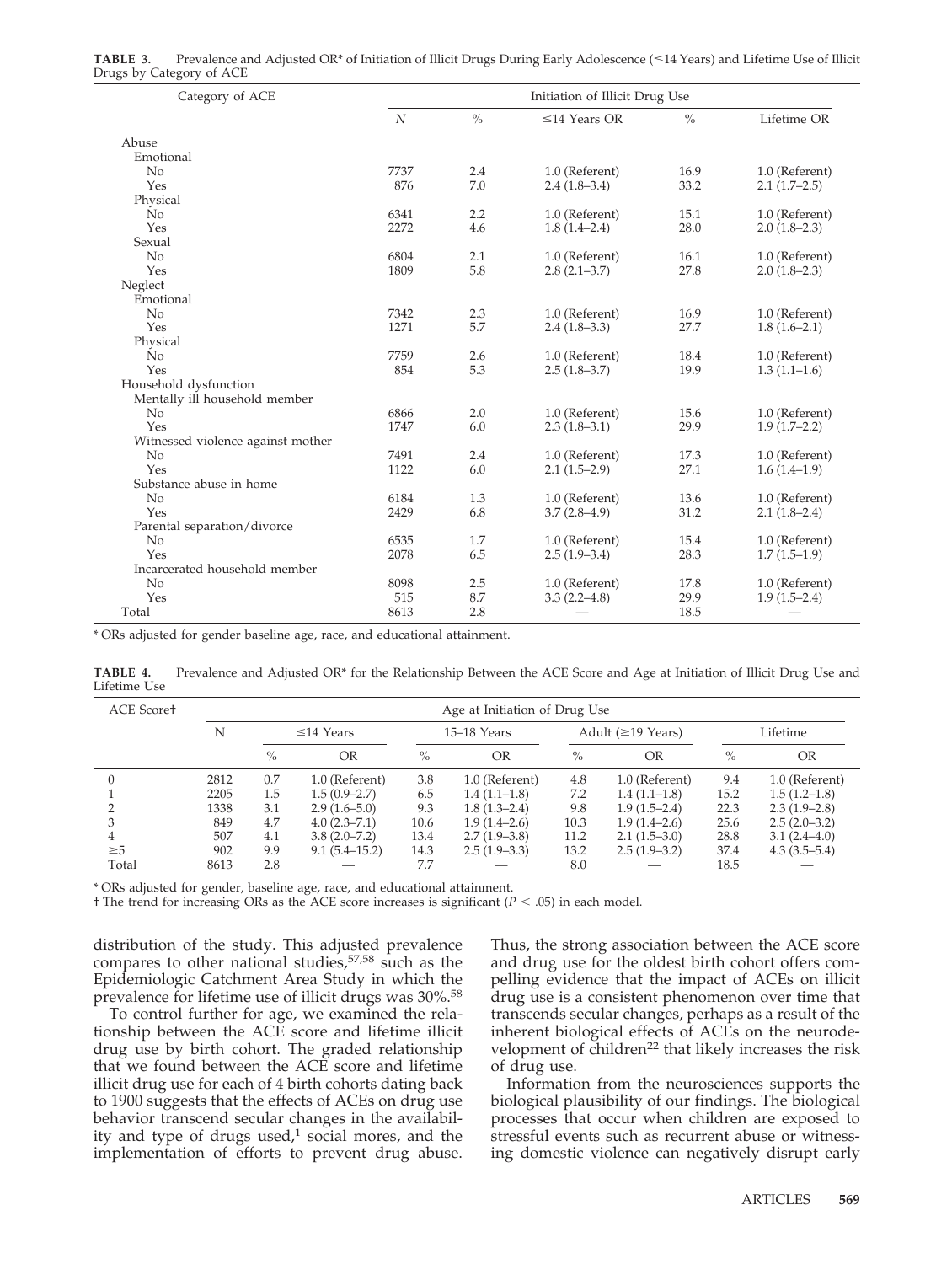**TABLE 5.** Relationship of the ACE Score to Ever Having a Drug Problem, Ever Being Addicted to Drugs, or Injecting Illicit Drugs

| ACE<br>N |      |      | Ever Had Drug Problem |      | Ever Addicted to Drugs |      | Ever Injected Drugs |
|----------|------|------|-----------------------|------|------------------------|------|---------------------|
| Scoret   |      | $\%$ | OR*                   | $\%$ | $OR^*$                 | $\%$ | $OR*$               |
|          | 2812 | 1.3  | 1.0 (Referent)        | 0.8  | 1.0 (Referent)         | 0.3  | 1.0 (Referent)      |
|          | 2205 | 3.0  | $1.9(1.3-2.9)$        | 2.1  | $2.3(1.4-3.8)$         | 0.5  | $1.6(0.7-4.0)$      |
|          | 1338 | 3.9  | $2.0(1.3-3.2)$        | 3.1  | $2.7(1.6-4.7)$         | 1.2  | $3.0(1.3 - 7.1)$    |
|          | 849  | 5.0  | $2.5(1.6-4.0)$        | 4.1  | $3.5(2.0-6.0)$         | 1.4  | 3.5(1.4–8.7)        |
|          | 507  | 7.5  | $4.2(2.6-6.9)$        | 3.9  | $3.4(1.8-6.4)$         | 1.0  | 2.4(0.8–7.4)        |
| $\geq 5$ | 902  | 12.0 | $6.5(4.3-9.6)$        | 9.2  | $7.7(4.7-12.7)$        | 4.3  | $10.1(4.6-22.0)$    |
| Total    | 8613 | 4.0  |                       | 2.9  |                        | 1.1  |                     |

\* ORs adjusted for gender, baseline age, race, and educational attainment.

† The trend for increasing ORs as the ACE score increases is significant ( $P < .05$ ) in each model.

**TABLE 6.** Prevalence and Adjusted OR\* for Lifetime Use of Illicit Drugs by ACE Score, Stratified by Birth Cohort

| <b>ACE</b> | Ever Used Illicit Drugs (Birth Cohort; Year) |      |                  |      |      |                |      |      |                |      |      |                   |
|------------|----------------------------------------------|------|------------------|------|------|----------------|------|------|----------------|------|------|-------------------|
| Scoret     |                                              |      | 1963-1978        |      |      | 1948-1962      |      |      | 1933-1947      |      |      | 1900-1932         |
|            | N                                            | $\%$ | OR               | N    | $\%$ | OR             | N    | $\%$ | OR             | N    | $\%$ | OR                |
| $\Omega$   | 178                                          | 24.7 | 1.0 (Referent)   | 568  | 26.8 | 1.0 (Referent) | 916  | 7.0  | 1.0 (Referent) | 1150 | 0.4  | 1.0 (Referent)    |
|            | 217                                          | 36.9 | $1.7(1.1-2.6)$   | 519  | 34.3 | $1.4(1.1-1.9)$ | 696  | 9.5  | $1.6(1.1-2.3)$ | 773  | 1.3  | $3.3(1.1-10.7)$   |
|            | 145                                          | 42.1 | $1.9(1.2 - 3.2)$ | 361  | 44.6 | $2.2(1.6-2.9)$ | 467  | 14.1 | $2.4(1.6-3.5)$ | 365  | 2.7  | $7.3(2.3-23.6)$   |
|            | 109                                          | 41.3 | $2.0(1.2 - 3.4)$ | 256  | 50.4 | $2.8(2.0-3.9)$ | 278  | 14.8 | $2.6(1.7-4.0)$ | 206  | 1.0  | $2.3(0.4-12.7)$   |
| 4          | 61                                           | 44.3 | 2.6(1.4–5.0)     | 179  | 48.0 | $2.6(1.8-3.7)$ | 159  | 18.2 | $3.4(2.0-5.5)$ | 108  | 3.7  | $9.9(2.4 - 40.7)$ |
| $\geq 5$   | 130                                          | 57.7 | $3.6(2.2-6.0)$   | 345  | 56.8 | $4.0(2.9-5.4)$ | 288  | 20.8 | $4.1(2.8-6.2)$ | 139  | 4.3  | $10.7(2.9-39.3)$  |
| Total      | 840                                          | 39.5 |                  | 2228 | 40.5 |                | 2804 | 11.6 |                | 2741 | 1.3  |                   |

\* ORs adjusted for gender, baseline age, race, and educational attainment.

 $\dagger$  The trend for increasing ORs as the ACE score increases is significant ( $P < .05$ ) in each model.

development of the central nervous system. This may in turn impede their ability to cope with negative or disruptive emotions,<sup>59</sup> leading to problems with emotional and behavioral self-regulation later in life.22 Thus, behaviors such as substance use may manifest as a means to help regulate emotional states.

A potential weakness of studies with retrospective reporting of childhood experiences is that respondents may have difficulty recalling certain events. For example, longitudinal follow-up of adults whose childhood abuse was documented has shown that their retrospective reports of such abuse are likely to underestimate actual occurrence. $60,61$  Difficulty recalling childhood events likely results in misclassification (classifying people who truly were exposed to ACEs as unexposed) that would bias our results toward the null. Another potential source of underestimation of the strength of these relationships is related to the lower number of childhood exposures reported by older people in our study. This could be an artifact caused by premature mortality in people with multiple adverse childhood exposures; the clustering of multiple risk factors among people with multiple childhood exposures is consistent with this hypothesis.29 Thus, this potential weakness may have resulted in underestimates of the true relationships between ACEs and the illicit drug use outcomes.41

Our data cannot provide certainty about the temporal relationship between ACEs and drug use that was initiated before age 19 because both the exposure and the outcome were reported as occurring at 18 years or younger. Despite these limitations, the powerful association observed between the ACE

score and initiation of illicit drugs by age 14 merits serious consideration.

The prevalence of childhood exposures that we report is nearly identical to those reported in surveys of the general population. We found that 16% of the men and 25% of the women met the case definition for contact sexual abuse, similar to findings by Finkelhor et al<sup>62</sup> that 16% of men and 27% of women had been sexually abused. As for physical abuse, 28% of the men from our study reported experiencing this as boys, which closely parallels the percentage found (31%) in a recent population-based study of Ontario men that used questions from the same scales.<sup>63</sup> The similarity of the estimates from the ACE study to those of population-based studies suggests that our findings are likely to be applicable in other settings.

## **CONCLUSION**

ACEs were common with close to two thirds reporting 1 or more. The number of ACEs to which a person is exposed had a strong graded relationship to the risk of drug initiation from early adolescence into adulthood and to problems with drug use, drug addiction, and parenteral use. The persistent graded relationship between the ACE score and initiation of drug use for 4 successive birth cohorts dating back to 1900 suggests that the effects of ACEs transcends secular changes such as increased availability and type of drugs used, social attitudes toward drugs, and recent massive expenditures and public information campaigns to prevent drug use.<sup>50,64</sup> Because ACEs seem to account for one half to two thirds of serious problems with drug use, progress in meeting the national goals for reducing drug use will neces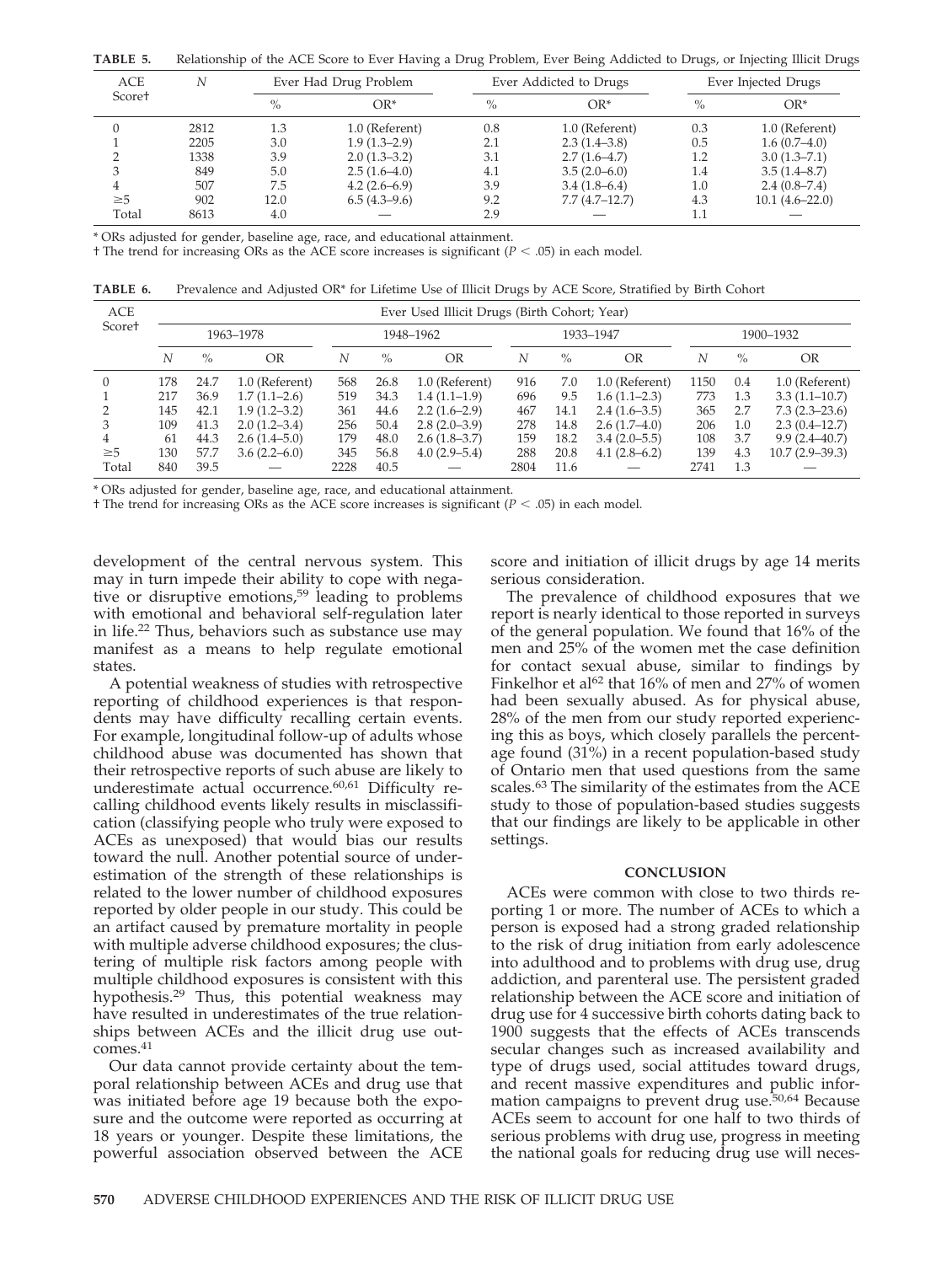sitate serious attention to these types of stressful and disturbing childhood experiences by pediatric practice.

Pediatricians play a prominent role as family health advisors during childhood and adolescence development. Pediatricians who identify drug use among their patients must take the time to screen the family for potential forms of abuse, and household dysfunction. As such, recommendations set by the American Academy of Pediatrics, which emphasize the role of the pediatrician in family support programs, will likely facilitate in the evolving efforts to prevent and treat children who have experienced growing up in stressful household environments, and subsequently may reduce the occurrence of illicit drug use and serious drug use problems.<sup>65</sup> Continued medical education programs that provide pediatricians with the skills to assess psychosocial issues in pediatric care will also contribute to these evolving efforts.65

#### **REFERENCES**

- 1. Coleman P. Overview of substance abuse. *Prim Care.* 1993;20:1–18
- 2. Sly DF, Quadagno D, Harrison DF, Eberstein I, Riehman K. The association between substance use, condom use and sexual risk among low-income women. *Fam Plann Perspect.* 1997;29:132–136
- 3. Shafer MA, Boyer CB. Psychosocial and behavioral factors associated with risk of sexually transmitted diseases, including human immunodeficiency virus infection, among urban high school students. *J Pediatr.* 1991;119:826–833
- 4. van den Hoek A. STD control in drug users and street youth. *Genitourin Med.* 1997;73:240–244
- 5. Crowe AV, Howse M, Bell GM, Henry JA. Substance abuse and the kidney. *Q J Med.* 2000;93:147–152
- 6. Ghuran A, Nolan J. Recreational drug misuse: issues for the cardiologist. *Heart.* 2000;83:627–633
- 7. Henry JA. Metabolic consequences of drug misuse. *Br J Anaesth.* 2000; 85:136–142
- 8. Matlock T, Slate JR, Saarnio DA. Familial variables and domestic violence. *J Ark Med Soc.* 1995;92:222–224
- 9. Smith JW. Addiction medicine and domestic violence. *J Subst Abuse Treat.* 2000;19:329–338
- 10. Brookoff D, O'Brien KK, Cook CS, Thompson TD, Williams C. Characteristics of participants in domestic violence. Assessment at the scene of domestic assault. *JAMA.* 1997;277:1369–1373
- 11. Bennett LW. Substance abuse and the domestic assault of women. *Soc Work.* 1995;40:760–771
- 12. Easton CJ, Swan S, Sinha R. Prevalence of family violence in clients entering substance abuse treatment. *J Subst Abuse Treat.* 2000;18:23–28
- 13. US Department of Health and Human Services. *Healthy People 2010, I: Understanding and Improving Health and Objectives for Improving Health, Part A.* 2nd ed. Washington, DC: US Government Printing Office; 2000
- 14. Singer M, Stopka T, Siano C, et al. The social geography of AIDS and hepatitis risk: qualitative approaches for assessing local differences in sterile-syringe access among injection drug users. *Am J Public Health.* 2000;90:1049–1056
- 15. Thorpe LE, Ouellet LJ, Levy JR, Williams IT, Monterroso ER. Hepatitis C virus infection: prevalence, risk factors, and prevention opportunities among young injection drug users in Chicago, 1997–1999. *J Infect Dis.* 2000;182:1588–1594
- 16. Prevalence of hepatitis C virus infection among clients of HIV counseling and testing sites–Connecticut, 1999. *MMWR Morb Mortal Wkly Rep.* 2001;50:577–581
- 17. Kandel DB. Persistent themes and new perspectives on adolescent substance use: a lifespan perspective. In: Jessor R, ed. *New Perspectives on Adolescent Risk Behavior*. Cambridge, UK: Cambridge University Press; 1998:43–89
- 18. Substance Abuse and Mental Health Services Administration. *Summary of Findings from the 2000 National Household Survey on Drug Abuse*. Rockville, MD: Office of Applied Studies; 2001 (NHSDA Series H-13, DHHS Publication No. [SMA] 01-3549
- 19. Baer JS, MacLean MG, Marlatt GA. Linking etiology and treatment for adolescent substance abuse: toward a better match. In: Jessor R, ed. *New*

*Perspectives on Adolescent Risk Behavior*. Cambridge, UK: Cambridge University Press; 1998:192–220

- 20. Steinberg L. *Adolescence*. 5th ed. Boston, MA: McGraw Hill; 1999
- 21. Reif CJ, Elster AB. Adolescent preventive services. *Prim Care.* 1998;25:  $1 - 21$
- 22. Van der kolk BA, Perry JC, Herman JL. Childhood origins of selfdestructive behavior. *Am J Psychiatry.* 1991;148:1665–1671
- 23. Kendall-Tackett KA, Williams LM, Finklehor D. Impact of sexual abuse on children: a review and synthesis of recent empirical studies. *Psychol Bull.* 1993;113:164–180
- 24. Osofsky J D. The impact of violence on children. *Future Child.* 1999;9: 33–49
- 25. Mullen PE, Martin JL, Anderson JC, Romans SE, Herbison GP. Childhood sexual abuse and mental health in adult life. *Br J Psychiatry.* 1993;163:721–732
- 26. Heffernan K, Cloitre M, Tardiff K, Marzuk PM, Portera L, Leon AC. Childhood trauma as a correlate of lifetime opiate use in psychiatric patients. *Addict Behav.* 2000;25:797–803
- 27. Kendler KS, Bulik CM, Silberg J, Hettema JM, Myers J, Prescott CA. Childhood sexual abuse and adult psychiatric and substance abuse disorders in women: an epidemiological and cotwin control analysis. *Arch Gen Psychiatry.* 2000;57:953–959
- 28. Rohsenow DJ, Corbett R, Devine D. Molested as children: a hidden contribution to substance abuse? *J Subst Abuse Treat.* 1988;5:129
- 29. Felitti VJ, Anda RF, Nordenberg D, et al. Relationship of childhood abuse and household dysfunction to many of the leading causes of death in adults: the Adverse Childhood Experiences (ACE) Study. *Am J Prev Med.* 1998;14:245–258
- 30. Anda RF, Croft JB, Felitti VJ, et al. Adverse childhood experiences and smoking during adolescence and adulthood. *JAMA.* 1999;282:1652–1658
- 31. Dietz PM, Spitz AM, Anda RF, et al. Unintended pregnancy among adult women exposed to abuse or household dysfunction during their childhood. *JAMA.* 1999;282:1359–1364
- 32. Hillis SD, Anda RF, Felitti VJ, Nordenberg D, Marchbanks P. Adverse childhood experiences and sexually transmitted diseases in men and women: a retrospective study. *Pediatrics.* 2000;106(1). Available at: www.pediatrics.org/cgi/content/full/106/1/e11
- 33. Anda RF, Felitti VJ, Chapman DP, et al. Abused boys, battered mothers, and male involvement in teen pregnancy. *Pediatrics.* 2001;107(2). Available at: www.pediatrics.org/cgi/content/full/107/2/e19
- 34. Dube SR, Anda RF, Felitti VJ, Edwards VJ, Croft JB. Adverse childhood experiences and personal alcohol abuse as an adult. *Addict Behav.* 2002; 27:713–725
- 35. Dube SR, Anda RF, Felitti VJ, Chapman D, Williamson DF, Giles WH. Childhood abuse, household dysfunction and the risk of attempted suicide throughout life span: findings from the Adverse Childhood Experiences Study. *JAMA.* 2001;286:3089–3096
- 36. Edwards VJ, Anda RF, Nordenberg DF, Felitti VJ, Williamson DF, Wright JA. Bias assessment for child abuse survey: factors affecting probability of response to a survey about childhood abuse. *Child Abuse Negl.* 2001;25:307–312
- 37. Straus M, Gelles RJ. *Physical Violence in American Families: Risk Factors and Adaptations to Violence in 8,145 Families*. New Brunswick, NJ: Transaction Press; 1990
- 38. Bernstein DP, Fink L, Handelsman L, et al. Initial reliability and validity of a new retrospective measure of child abuse and neglect. *Am J Psychiatry.* 1994;151:1132–1136
- 39. Wyatt GE. The sexual abuse of Afro-American and white American women in childhood. *Child Abuse Negl.* 1985;9:507–519
- 40. Schoenborn CA. Exposure to alcoholism in the family: United States, 1988. *Adv Data.* 1991;205:1–13
- 41. Rothman KJ. *Modern Epidemiology.* Boston, MA: Little, Brown; 1986
- 42. Haddix AC, Teutsch SM, Shaeffer PA, Dunet DO. *Prevention Effectiveness: A Guide to Decision Analysis and Economic Evaluation.* New York, NY: Oxford University Press; 1996
- 43. Robins LN. The natural history of drug abuse. *Acta Psychiatr Scand Suppl.* 1980;284:7–20
- 44. Klein RJ, Schoenborn CA. *Age Adjustment Using the 2000 Projected U.S. Population, 2001*. Hyattsville, MD: National Center for Health Statistics; 2001. DHHS Publ. No. [PHS] 2001-1237
- 45. Finkelhor D. Improving research, policy, and practice to understand child sexual abuse. *JAMA.* 1998;280:1964–1965
- 46. Bensley LS, Spieker SJ, Van Eenwyk JV, Schoder J. Self-reported abuse history and adolescent problem behaviors. II. Alcohol and drug use. *J Adolesc Health.* 1999;24:173–180
- 47. Lebling C. Child abuse as precursor to adult abuse of alcohol and drugs. *Med Law.* 1986;5:239–245
- 48. Dembo R, Williams L, Wothke W, Schmeidler J, Brown CH. The role of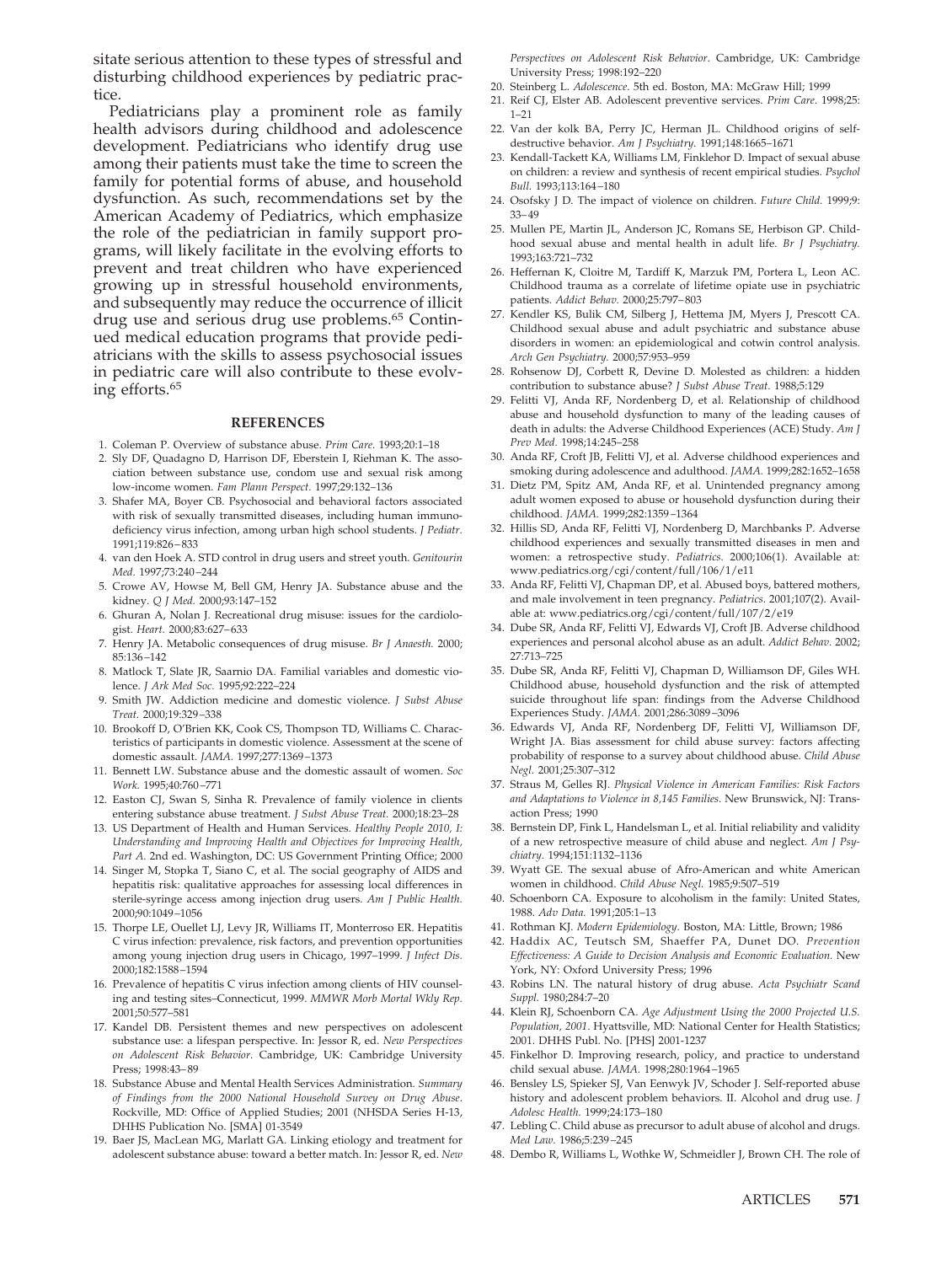family factors, physical abuse, and sexual victimization experiences in high-risk youths' alcohol and other drug use and delinquency: a longitudinal model. *Violence Vict.* 1992;7:245–266

- 49. Malinosky-Rummell R, Hansen DJ. Long-term consequences of childhood physical abuse. *Psychol Bull.* 1993;114:68–79
- 50. National Association for Public Health Policy. A public health approach to mitigating the negative consequences of illicit drug abuse. *J Public Health Policy.* 1999;20:268–281
- 51. Bensley LS, Van Eenwyk J, Simmons KW. Self-reported childhood sexual and physical abuse and adult HIV-risk behaviors and heavy drinking. *Am J Prev Med.* 2000;18:151–158
- 52. Thomas DL, Vlahov D, Solomon L, et al. Correlates of hepatitis C virus infections among injection drug users. *Medicine*. 1995;74:212–220
- 53. Trends in injection drug use among persons entering addiction treatment–New Jersey, 1992–1999. *MMWR Morb Mortal Wkly Rep.* 2001; 50:378–381
- 54. Alter MJ, Kruszon-Moran D, Nainan OV, et al. The prevalence of hepatitis C virus infection in the United States, 1988 through 1994. *N Engl J Med.* 1999;341:556–562
- 55. Hunter GM, Stimson GV, Judd A, Jones S, Hickman M. Measuring injecting risk behaviour in the second decade of harm reduction: a survey of injecting drug users in England. *Addiction.* 2000;95:1351–1361
- 56. US Census Bureau. *Resident Population Estimates of the United States by Sex, Race, and Hispanic Origin: April 1, 1990 to July 1, 1999, With Short-Term Projection to November 1, 2000*. Washington, DC: Population Estimates Program, Population Division, US Census Bureau; 2000
- 57. Substance Abuse and Mental Health Services Administration. National Household Survey on Drug Abuse Population Estimates 1998. Rockville, MD: Office of Applied Studies (NHSDA Series H-9, DHHS Publication No. [SMA] 99-3327)
- 58. Anthony JC, Helzer JE. Syndromes of drug abuse and dependence. In: Robins LN, Regier DA, eds. *Psychiatric Disorders in America: The Epidemiologic Catchment Area Study*. New York, NY: Free Press; 1991:116–154
- 59. Perry BD, Pollard R. Homeostasis, stress, trauma, and adaptation: a neurodevelopmental view of childhood trauma. *Child Adolesc Psychiatr Clin N Am.* 1998;7:33–51
- 60. Della Femina D, Yeager CA, Lewis DO. Child abuse: adolescent records vs. adult recall. *Child Abuse Negl.* 1990;14:227–231
- 61. Williams LM. Recovered memories of abuse in women with documented child sexual victimization histories. *J Trauma Stress.* 1995;8: 649–673
- 62. Finkelhor D, Hotaling G, Lewis IA, Smith C. Sexual abuse in a national survey of adult men and women: prevalence, characteristics, and risk factors. *Child Abuse Negl.* 1990;14*:*19–28
- 63. MacMillan HL, Fleming JE, Trocme N, et al. Prevalence of child physical and sexual abuse in the community: results from the Ontario Health Supplement. *JAMA.* 1997;278:131–135
- 64. Kleiman MAR. An informed approach to substance abuse: drugs and drug policy—the case for a slow fix. *Iss Sci Technol.* 1998;15:45–52
- 65. American Academy of Pediatrics, Committee on Early Childhood and Adoption, and Dependent Care. The pediatrician's role in family support programs. *Pediatrics.* 2001;107:195–197

## **DARING TO SMOKE**

"... Smokers are more likely to take risks, act defiantly, and rebel against cultural norms than are nonsmokers. Smokers, for instance, are less likely to wear seat belts and more likely to be divorced. They are even said to have higher sex drives. So while government health warnings and growing antitobacco sentiments certainly scared many smokers off the habit, those very prohibitions also served to solidify many smokers' loyalties, partly because the more smoking was vilified, the more rebellious and appealing it seemed. 'Smoking has always been somewhat daring and has become much more so since the 1960s,' writes David Krogh in *Smoking: The Artificial Passion* (repr. 1992). 'There's a commercially approved way of being daring, and it's called smoking cigarettes.'"

Parker-Pope T. *Cigarettes*. New York, NY: New Press; 2001

Submitted by Student